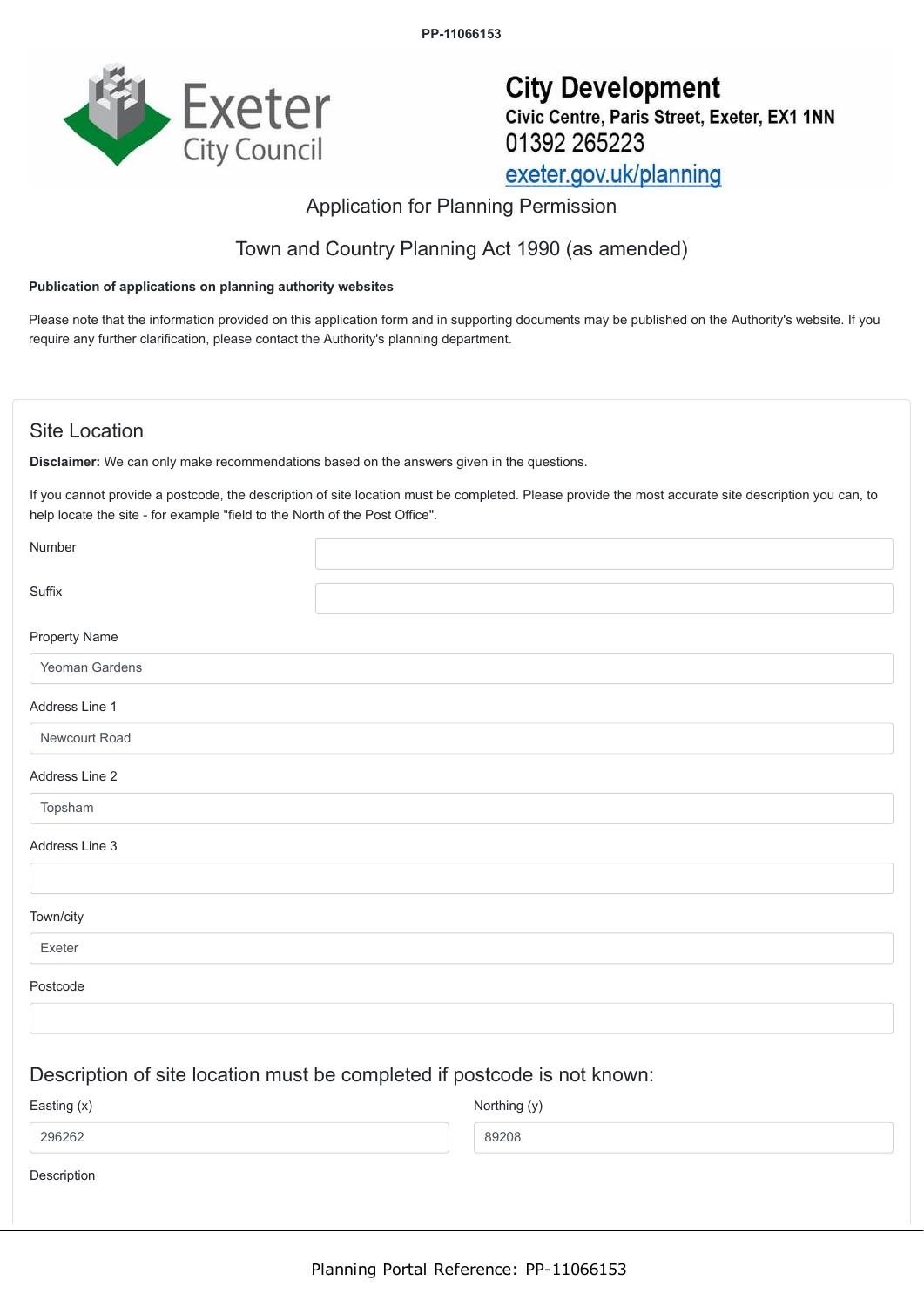# Applicant Details

# Name/Company

### Title

#### First name

#### Surname

Mr & Mrs Kendrick and Strongvox Ltd

#### Company Name

### Address

#### Address line 1

| York House |  |
|------------|--|
|            |  |

#### Address line 2

Blackbrook Park Avenue

#### Address line 3

### Town/City

Taunton

### **Country**

#### Postcode

TA1 2PX

Are you an agent acting on behalf of the applicant?

Yes  $O$ No

### Contact Details

Primary number

Secondary number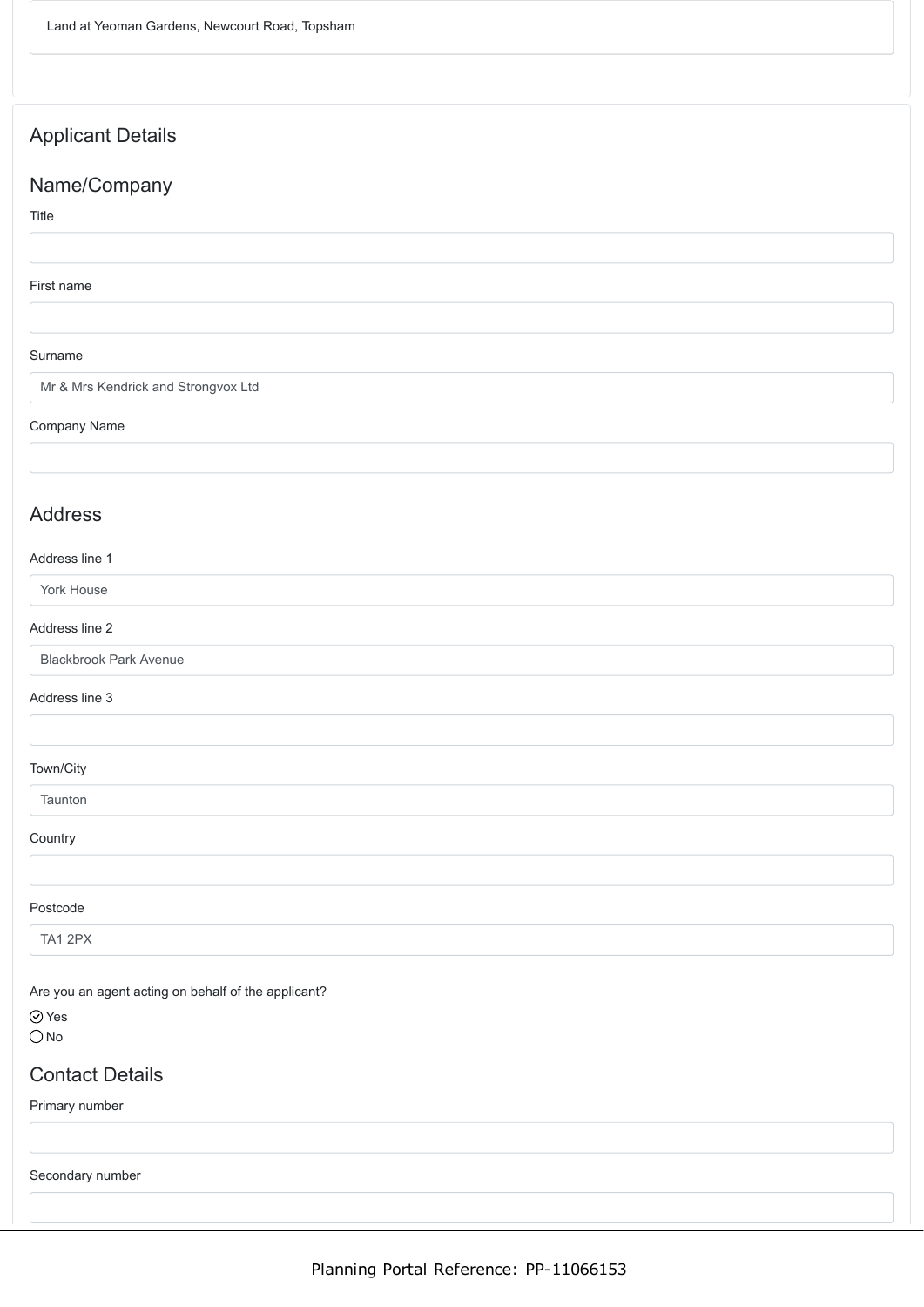#### Email address

# Agent Details

## Name/Company

#### Title

#### Mrs

#### First name

**Catherine** 

#### Surname

Knee

#### Company Name

Collier Planning

### Address

#### Address line 1

2nd Floor, Unit 2

#### Address line 2

Chartfield House

#### Address line 3

Castle Street

#### Town/City

**Taunton** 

#### Country

United Kingdom

#### Postcode

TA1 4AS

### Contact Details

#### Primary number

01823352900

#### Secondary number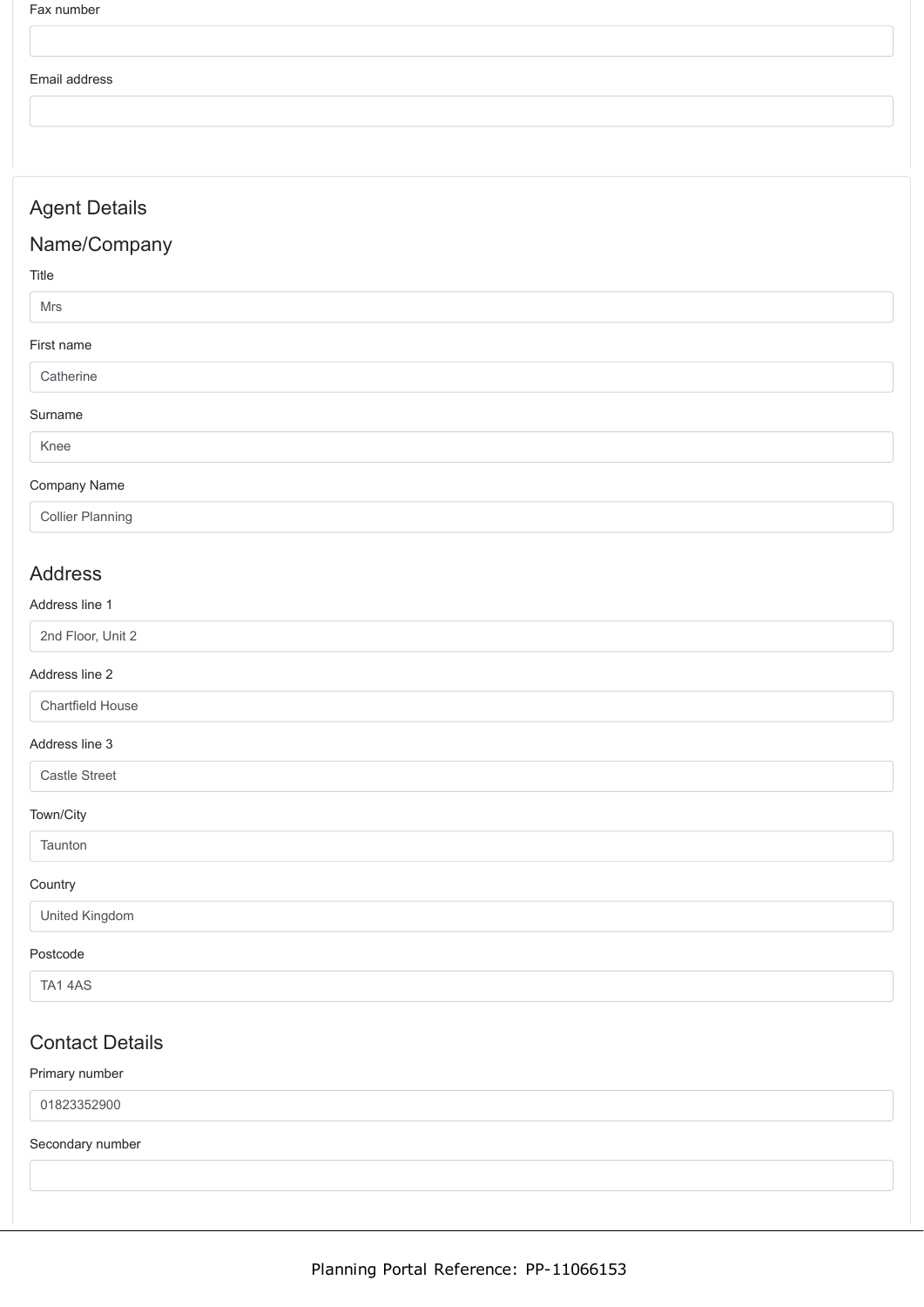Fax number

#### Email address

catherine@collierplanning.co.uk

### Site Area

What is the measurement of the site area? (numeric characters only).

| 0.70     |  |
|----------|--|
| Unit     |  |
| Hectares |  |

### Description of the Proposal

Please note in regard to:

- **Fire Statements** From 1 August 2021, planning applications for buildings of over 18 metres (or 7 stories) tall containing more than one [dwelling will require a 'Fire Statement' for the application to be considered valid. There are some exemptions. View government planning](https://www.gov.uk/guidance/fire-safety-and-high-rise-residential-buildings-from-1-august-2021) guidance on fire statements or [access the fire statement template and guidance](https://www.gov.uk/government/publications/planning-application-forms-templates-for-local-planning-authorities#attachment_5328788).
- **Permission In Principle** If you are applying for Technical Details Consent on a site that has been granted Permission In Principle, please include the relevant details in the description below.
- **Public Service Infrastructure** From 1 August 2021, applications for certain public service infrastructure developments will be eligible for faster determination timeframes. See help for further details or [view government planning guidance on determination periods](https://www.gov.uk/guidance/determining-a-planning-application#what-are-the-time-periods-for-determining-a-planning-application).

#### **Description**

Please describe details of the proposed development or works including any change of use

Residential development of 16 dwellings (including 35% affordable housing), access from Newcourt Road and associated works.

Has the work or change of use already started?

○ Yes No

### Existing Use

Please describe the current use of the site

Former nursery

Is the site currently vacant?

 $\bigcap$  Yes  $\odot$ No

**Does the proposal involve any of the following? If Yes, you will need to submit an appropriate contamination assessment with your application.**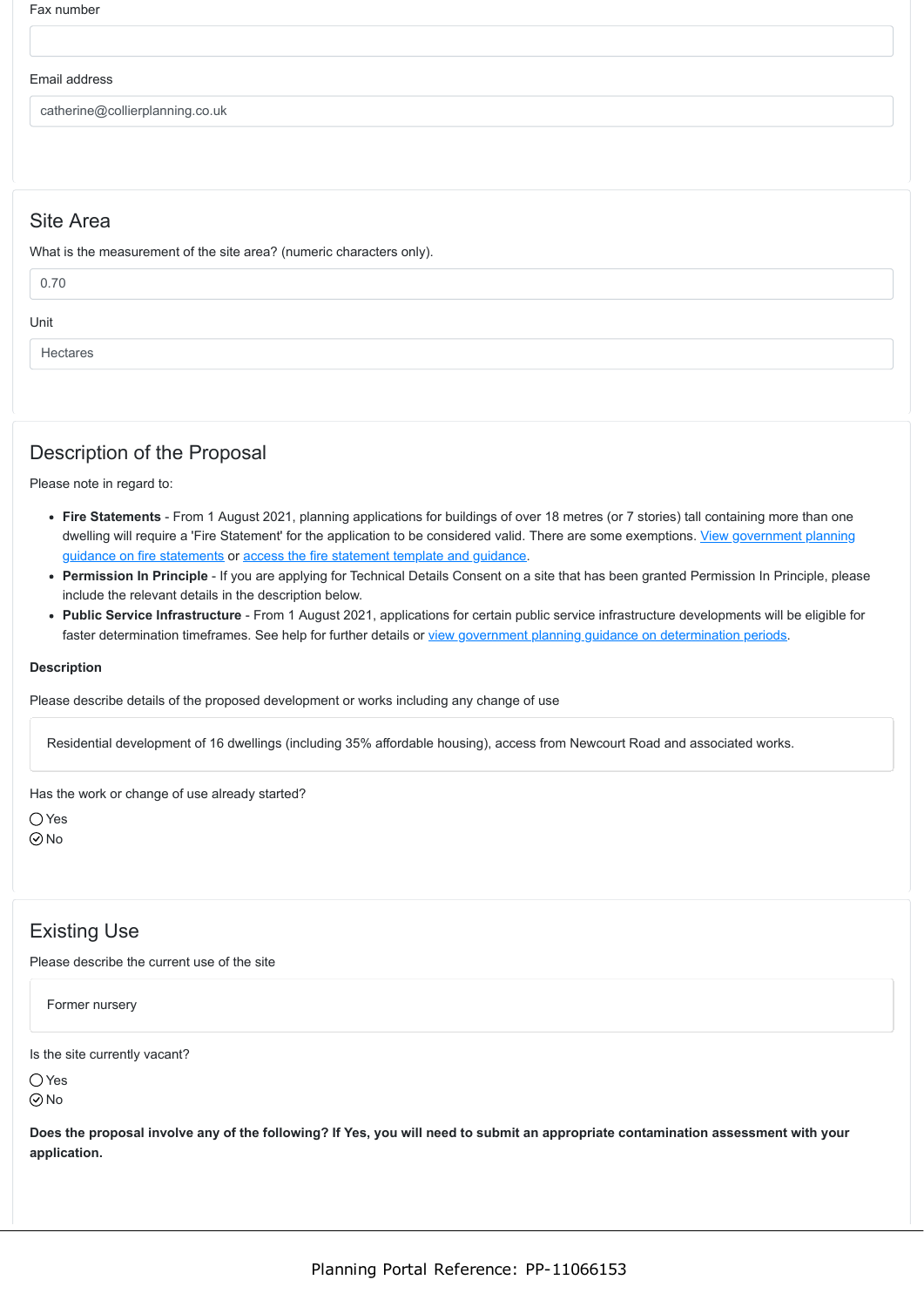Land which is known to be contaminated

Yes No

Land where contamination is suspected for all or part of the site

 $\bigcirc$  Yes

⊙No

A proposed use that would be particularly vulnerable to the presence of contamination

Yes

 $\bigcirc$  No

# **Materials**

Does the proposed development require any materials to be used externally?

Yes

 $\bigcirc$  No

Please provide a description of existing and proposed materials and finishes to be used externally (including type, colour and name for each material)

| Type:<br>Walls                                                                                          |
|---------------------------------------------------------------------------------------------------------|
| <b>Existing materials and finishes:</b><br>n/a                                                          |
| Proposed materials and finishes:<br>white render and red brick                                          |
| Type:<br>Roof                                                                                           |
| <b>Existing materials and finishes:</b><br>N/A                                                          |
| Proposed materials and finishes:<br>smooth grey, and red/brown tiles.                                   |
| Are you supplying additional information on submitted plans, drawings or a design and access statement? |
| $\odot$ Yes                                                                                             |
| $\bigcirc$ No                                                                                           |
| If Yes, please state references for the plans, drawings and/or design and access statement              |
|                                                                                                         |

Refer to DAS and housetype plans

# Pedestrian and Vehicle Access, Roads and Rights of Way

Is a new or altered vehicular access proposed to or from the public highway?

Yes

 $\bigcirc$  No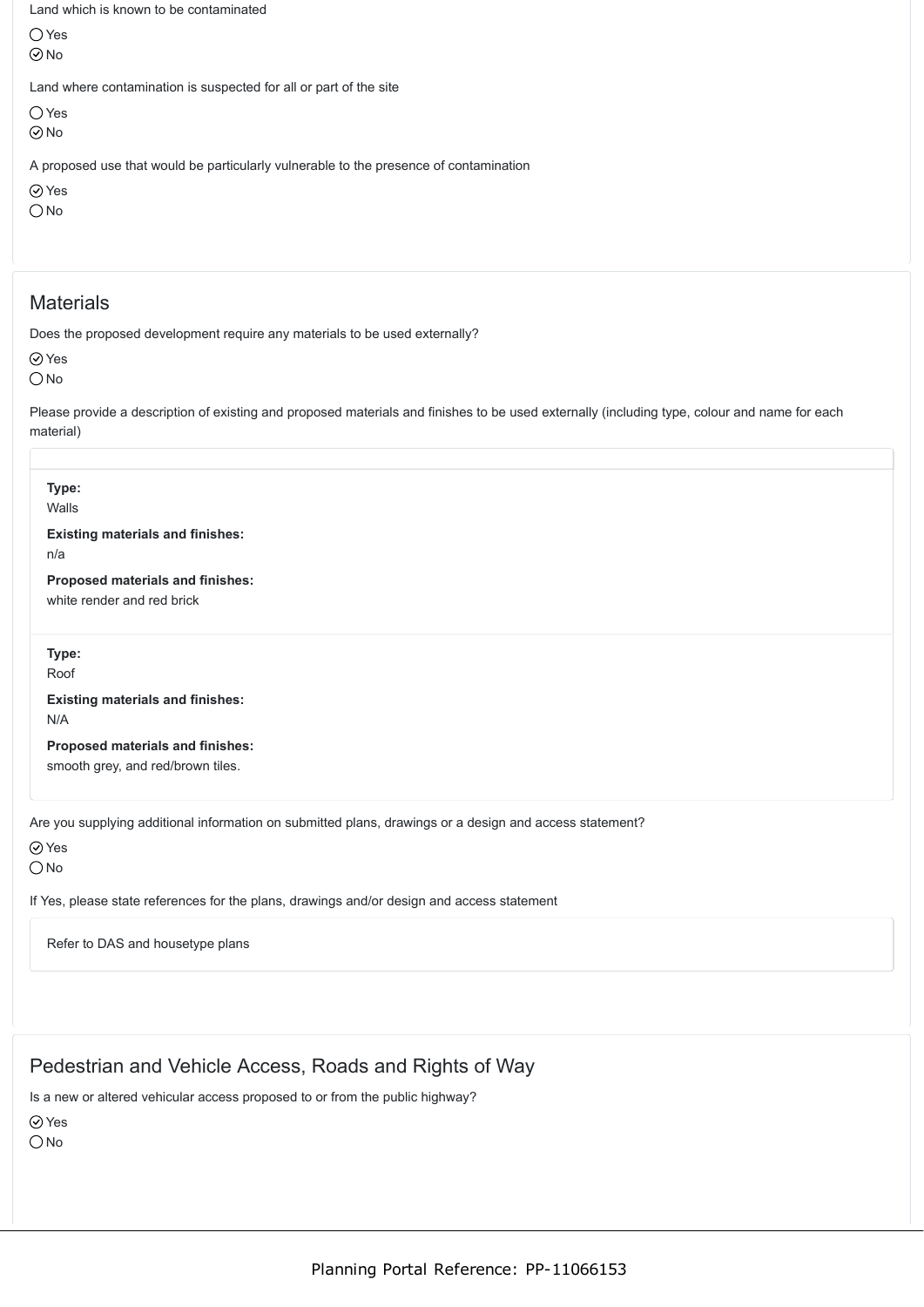Is a new or altered pedestrian access proposed to or from the public highway?

⊙ Yes O<sub>No</sub>

Are there any new public roads to be provided within the site?

**⊘**Yes

O<sub>No</sub>

Are there any new public rights of way to be provided within or adjacent to the site?

 $\bigcirc$  Yes

No

Do the proposals require any diversions/extinguishments and/or creation of rights of way?

 $\bigcap$  Yes

 $\odot$ No

If you answered Yes to any of the above questions, please show details on your plans/drawings and state their reference numbers

Refer to site plans and Transport Statement

# Vehicle Parking

Does the site have any existing vehicle/cycle parking spaces or will the proposed development add/remove any parking spaces?

Yes

 $ONo$ 

Please provide information on the existing and proposed number of on-site parking spaces

**Vehicle Type:** Cars **Existing number of spaces:**  $\Omega$ **Total proposed (including spaces retained):** 45 **Difference in spaces:** 45

### Trees and Hedges

Are there trees or hedges on the proposed development site?

⊙ Yes

 $\bigcirc$  No

And/or: Are there trees or hedges on land adjacent to the proposed development site that could influence the development or might be important as part of the local landscape character?

**⊘**Yes  $\bigcirc$  No

**If Yes to either or both of the above, you may need to provide a full tree survey, at the discretion of the local planning authority. If a tree survey is required, this and the accompanying plan should be submitted alongside the application. The local planning authority should make clear on its website what the survey should contain, in accordance with the current 'BS5837: Trees in relation to design, demolition and construction - Recommendations'.**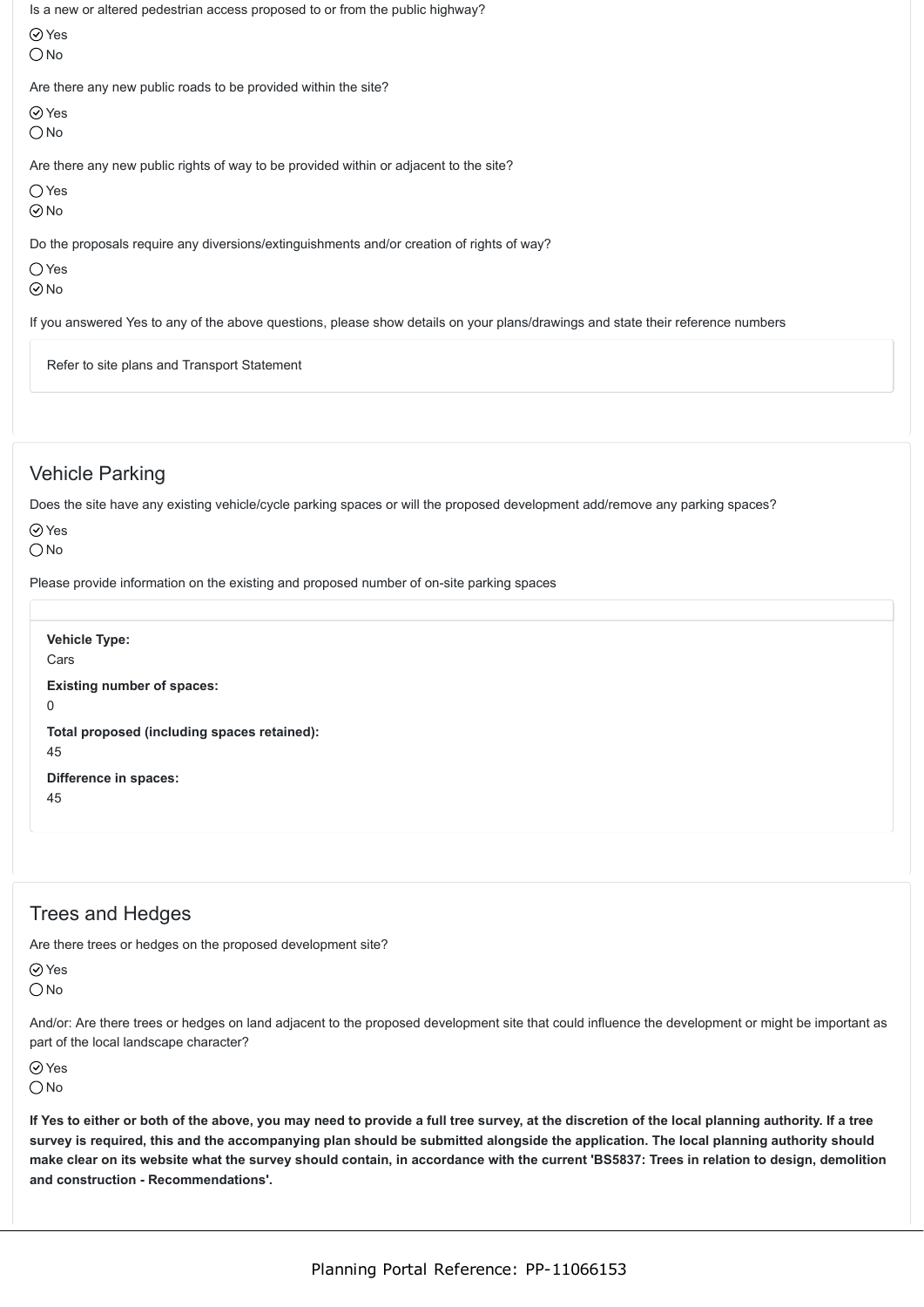### Assessment of Flood Risk

Is the site within an area at risk of flooding? (Check the location on the Government's [Flood map for planning.](https://flood-map-for-planning.service.gov.uk/) You should also refer to national [standing advice](https://www.gov.uk/guidance/flood-risk-assessment-standing-advice) and your local planning authority requirements for information as necessary.)

```
\bigcap Yes
\odotNo
```
Is your proposal within 20 metres of a watercourse (e.g. river, stream or beck)?

 $\bigcap$  Yes

 $\odot$  No

Will the proposal increase the flood risk elsewhere?

 $\bigcap$  Yes

 $\odot$  No

How will surface water be disposed of?

- $\vee$  Sustainable drainage system
- Existing water course

□ Soakaway

□ Main sewer

□ Pond/lake

### Biodiversity and Geological Conservation

**Is there a reasonable likelihood of the following being affected adversely or conserved and enhanced within the application site, or on land adjacent to or near the application site?**

**To assist in answering this question correctly, please refer to the help text which provides guidance on determining if any important biodiversity or geological conservation features may be present or nearby; and whether they are likely to be affected by the proposals.**

a) Protected and priority species

- $\odot$  Yes, on the development site
- $\bigcirc$  Yes, on land adjacent to or near the proposed development

 $ONo$ 

b) Designated sites, important habitats or other biodiversity features

- $\odot$  Yes, on the development site
- Yes, on land adjacent to or near the proposed development
- $\bigcirc$  No

c) Features of geological conservation importance

O Yes, on the development site

Yes, on land adjacent to or near the proposed development

 $\odot$  No

#### **Supporting information requirements**

Where a development proposal is likely to affect features of biodiversity or geological conservation interest, you will need to submit, with the application, sufficient information and assessments to allow the local planning authority to determine the proposal.

Failure to submit all information required will result in your application being deemed invalid. It will not be considered valid until all information required by the local planning authority has been submitted.

Your local planning authority will be able to advise on the content of any assessments that may be required.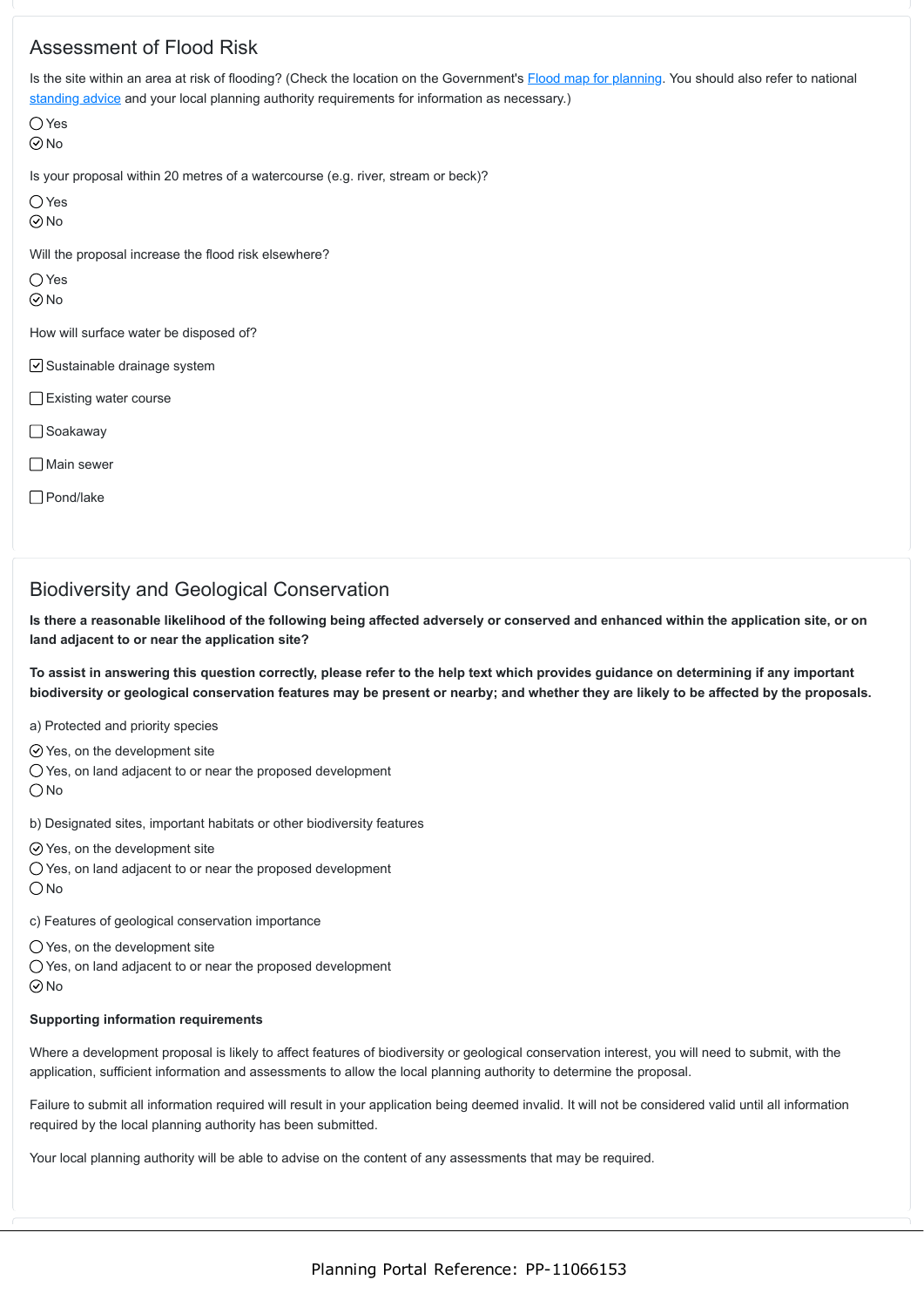# Foul Sewage

Please state how foul sewage is to be disposed of:

- $\boxed{\mathsf{v}}$  Mains sewer
- $\Box$  Septic tank
- □ Package treatment plant
- □ Cess pit
- □ Other
- Unknown

Are you proposing to connect to the existing drainage system?

- ⊙ Yes
- $\bigcirc$  No
- Unknown

If Yes, please include the details of the existing system on the application drawings and state the plan(s)/drawing(s) references

Refer to Drainage Statement

# Waste Storage and Collection

Do the plans incorporate areas to store and aid the collection of waste?

 $\bigcap$  Yes

 $\odot$ No

Have arrangements been made for the separate storage and collection of recyclable waste?

 $\bigcirc$  Yes

 $\odot$  No

# Trade Effluent

Does the proposal involve the need to dispose of trade effluents or trade waste?

○ Yes

 $\odot$ No

# Residential/Dwelling Units

Does your proposal include the gain, loss or change of use of residential units?

⊙ Yes

 $\bigcirc$  No

#### **Please note: This question is based on the current housing categories and types specified by government.**

If your application was started before 23 May 2020, the categories and types shown in this question will now have changed. We recommend that you review any information provided to ensure it is correct before the application is submitted.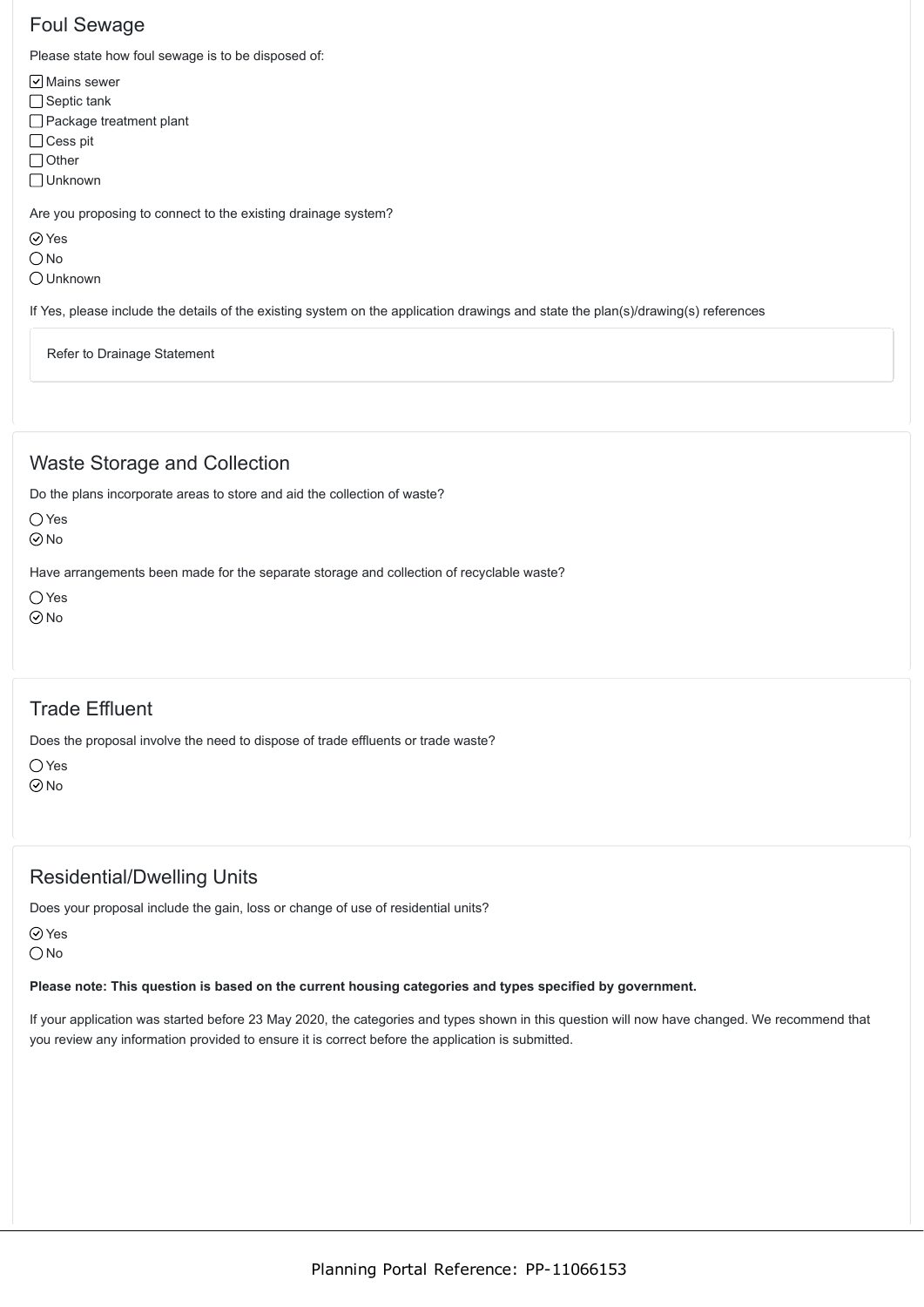# **Proposed**

Please select the housing categories that are relevant to the proposed units

Market Housing

- Social, Affordable or Intermediate Rent
- Affordable Home Ownership
- □ Starter Homes
- □ Self-build and Custom Build

# Market Housing

Please specify each type of housing and number of units proposed

| <b>Housing Type:</b><br>Houses |                     |             |                                                 |                 |                              |                      |
|--------------------------------|---------------------|-------------|-------------------------------------------------|-----------------|------------------------------|----------------------|
| 1 Bedroom:<br>0                |                     |             |                                                 |                 |                              |                      |
| 2 Bedroom:<br>0                |                     |             |                                                 |                 |                              |                      |
| 3 Bedroom:<br>0                |                     |             |                                                 |                 |                              |                      |
| 4+ Bedroom:<br>11              |                     |             |                                                 |                 |                              |                      |
| <b>Unknown Bedroom:</b><br>0   |                     |             |                                                 |                 |                              |                      |
| Total:<br>11                   |                     |             |                                                 |                 |                              |                      |
| <b>Proposed Market Housing</b> |                     |             | 1 Bedroom Total 2 Bedroom Total 3 Bedroom Total | 4 Bedroom Total | Unknown                      | <b>Bedroom Total</b> |
| <b>Category Totals</b>         | $\mathsf{O}\xspace$ | $\mathbf 0$ | $\mathsf{O}$                                    | 11              | Bedroom Total<br>$\mathbf 0$ | 11                   |

### Social, Affordable or Intermediate Rent

Please specify each type of housing and number of units proposed

| <b>Housing Type:</b>    |  |  |  |
|-------------------------|--|--|--|
| Flats / Maisonettes     |  |  |  |
| 1 Bedroom:              |  |  |  |
| 2                       |  |  |  |
| 2 Bedroom:              |  |  |  |
| 2                       |  |  |  |
| 3 Bedroom:              |  |  |  |
| $\mathsf{O}$            |  |  |  |
| 4+ Bedroom:             |  |  |  |
| 0                       |  |  |  |
| <b>Unknown Bedroom:</b> |  |  |  |
| $\mathsf{O}$            |  |  |  |
| Total:                  |  |  |  |
| 4                       |  |  |  |
|                         |  |  |  |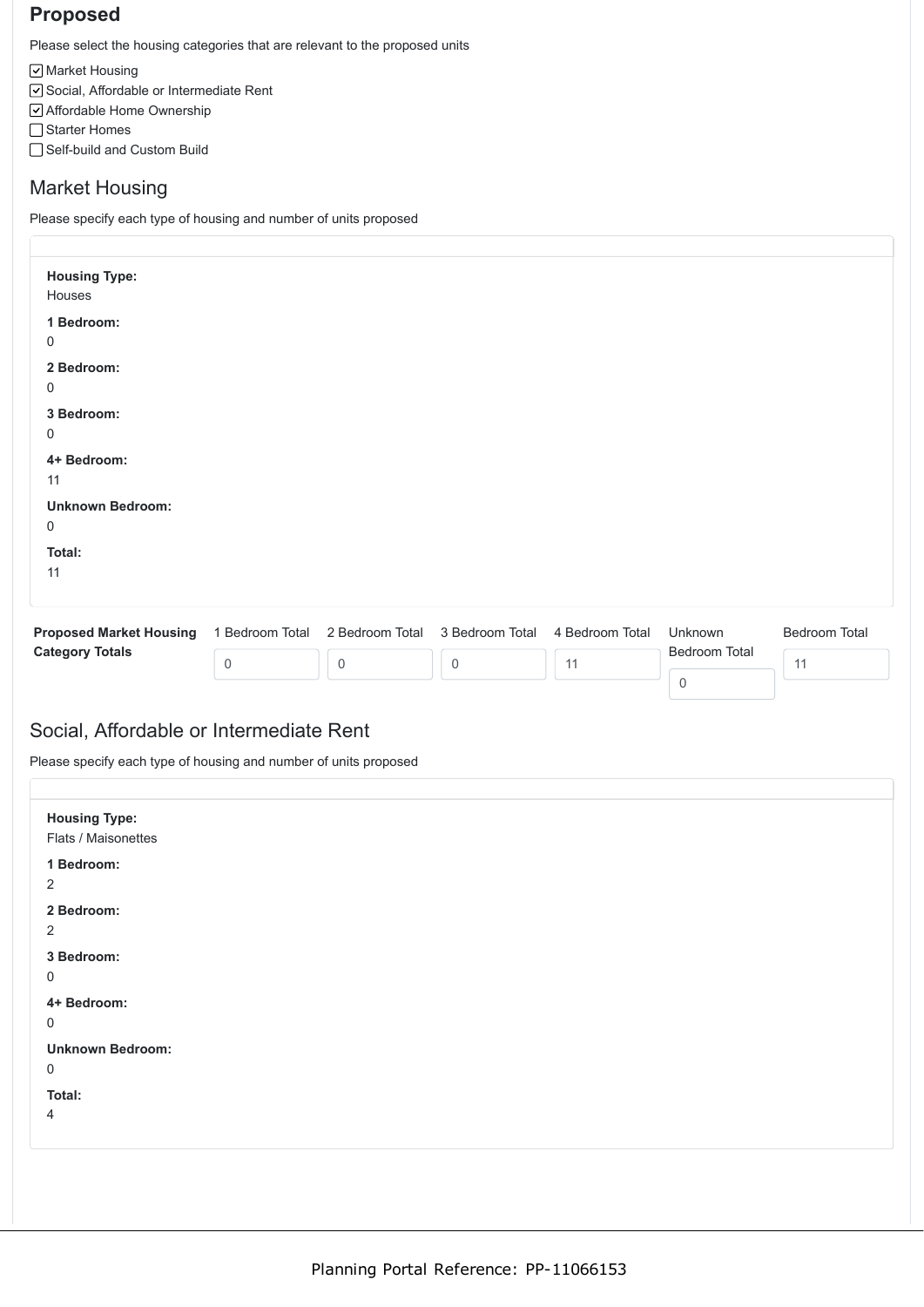| Proposed Social, Affordable or    | Bedroom | 2 Bedroom | 3 Bedroom | 4 Bedroom | Unknown       | Bedroom Total |
|-----------------------------------|---------|-----------|-----------|-----------|---------------|---------------|
| Intermediate Rent Category Totals | Total   | Total     | Total     | Total     | Bedroom Total |               |
|                                   |         |           |           |           |               |               |

### Affordable Home Ownership

Please specify each type of housing and number of units proposed

| <b>Housing Type:</b><br>Houses       |                     |                     |                                                 |                     |                              |               |
|--------------------------------------|---------------------|---------------------|-------------------------------------------------|---------------------|------------------------------|---------------|
| 1 Bedroom:<br>0                      |                     |                     |                                                 |                     |                              |               |
| 2 Bedroom:<br>0                      |                     |                     |                                                 |                     |                              |               |
| 3 Bedroom:<br>1                      |                     |                     |                                                 |                     |                              |               |
| 4+ Bedroom:<br>0                     |                     |                     |                                                 |                     |                              |               |
| <b>Unknown Bedroom:</b><br>$\pmb{0}$ |                     |                     |                                                 |                     |                              |               |
| Total:<br>1                          |                     |                     |                                                 |                     |                              |               |
| <b>Proposed Affordable</b>           |                     |                     | 1 Bedroom Total 2 Bedroom Total 3 Bedroom Total | 4 Bedroom Total     | Unknown                      | Bedroom Total |
| <b>Housing Category Totals</b>       | $\mathsf{O}\xspace$ | $\mathsf{O}\xspace$ | $\mathbf{1}$                                    | $\mathsf{O}\xspace$ | Bedroom Total<br>$\mathbf 0$ | $\mathbf{1}$  |

# **Existing**

Please select the housing categories for any existing units on the site

Market Housing

- □ Social, Affordable or Intermediate Rent
- □ Affordable Home Ownership
- □ Starter Homes
- □ Self-build and Custom Build

# **Totals**

Total proposed residential units 16 Total existing residential units  $\begin{array}{|c|c|} \hline 0 & 0 \\ \hline \end{array}$ Total net gain or loss of residential units  $\sqrt{16}$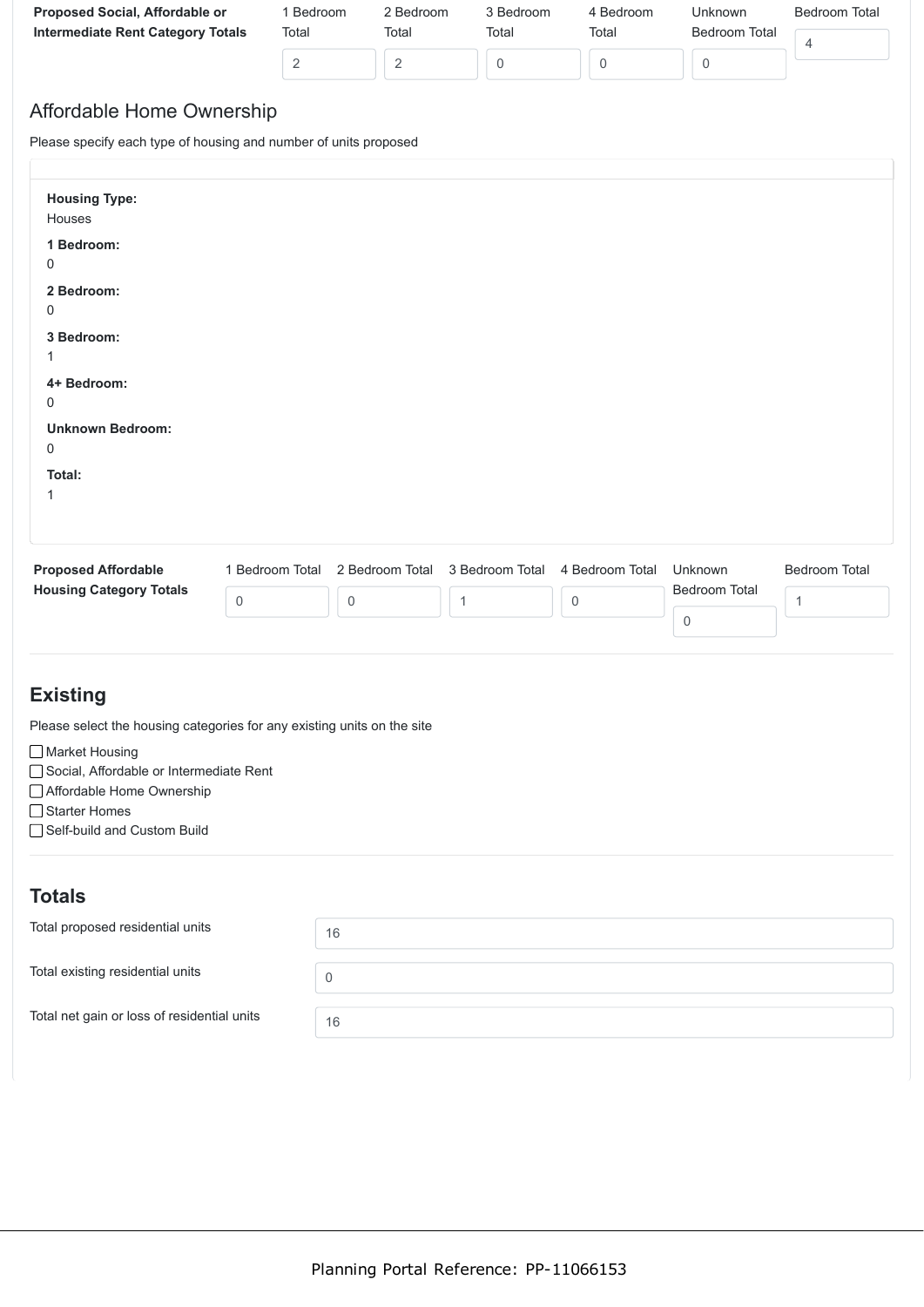# All Types of Development: Non-Residential Floorspace

Does your proposal involve the loss, gain or change of use of non-residential floorspace? Note that 'non-residential' in this context covers all uses except Use Class C3 Dwellinghouses.

Yes  $\odot$ No

### Employment

Are there any existing employees on the site or will the proposed development increase or decrease the number of employees?

Yes No

# Hours of Opening

Are Hours of Opening relevant to this proposal?

Yes No

# Industrial or Commercial Processes and Machinery

Does this proposal involve the carrying out of industrial or commercial activities and processes?

 $\bigcap$  Yes

 $\odot$ No

Is the proposal for a waste management development?

 $\bigcap$  Yes No

### Hazardous Substances

Does the proposal involve the use or storage of Hazardous Substances?

○ Yes No

# Site Visit

Can the site be seen from a public road, public footpath, bridleway or other public land?

⊙ Yes

 $\bigcirc$  No

If the planning authority needs to make an appointment to carry out a site visit, whom should they contact?

 $\odot$  The agent

 $\bigcap$  The applicant

 $\bigcirc$  Other person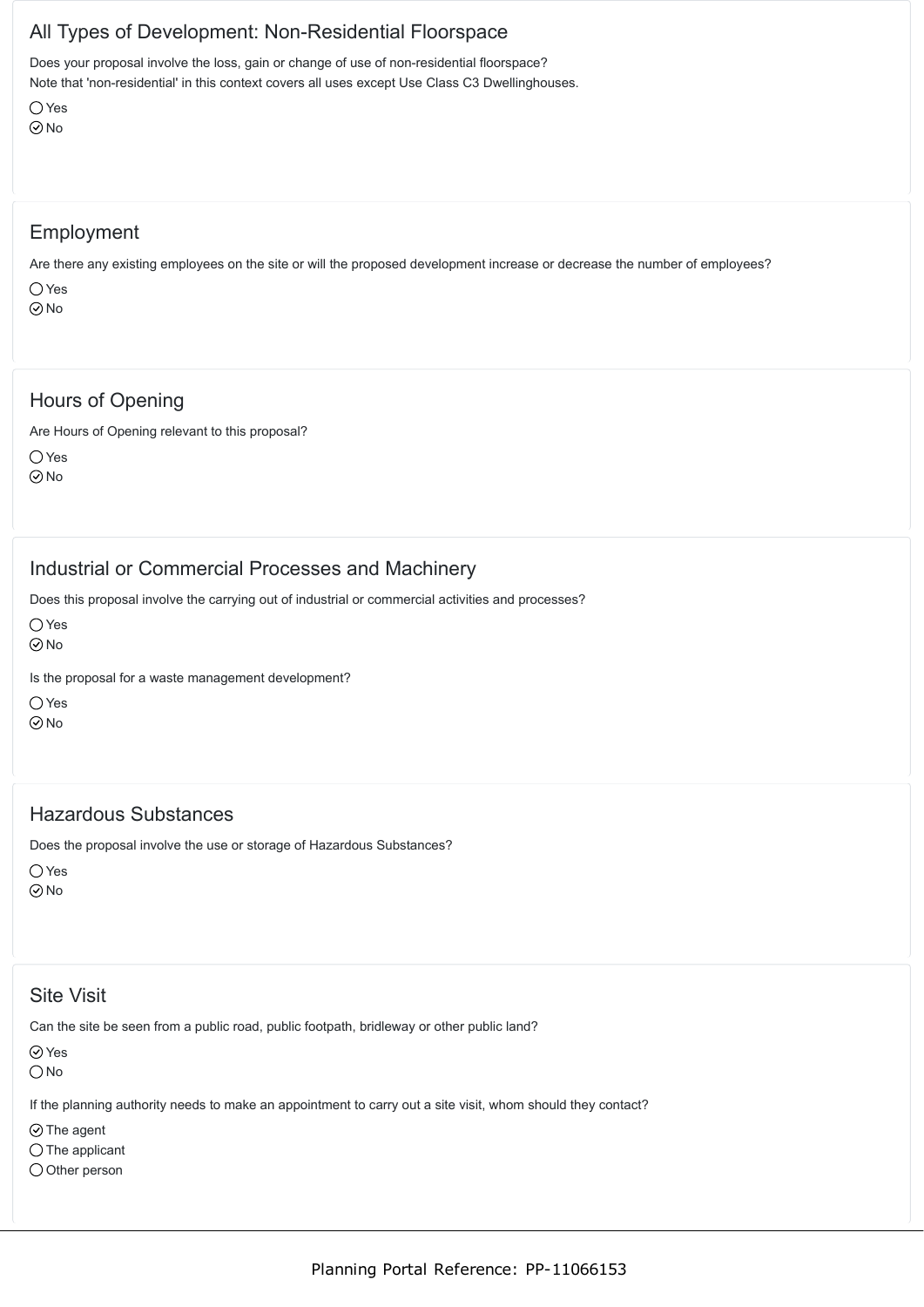## Pre-application Advice

Has assistance or prior advice been sought from the local authority about this application?

 $\bigcap$  Yes No

## Authority Employee/Member

**With respect to the Authority, is the applicant and/or agent one of the following:**

- **(a) a member of staff**
- **(b) an elected member**
- **(c) related to a member of staff**
- **(d) related to an elected member**

It is an important principle of decision-making that the process is open and transparent.

For the purposes of this question, "related to" means related, by birth or otherwise, closely enough that a fair-minded and informed observer, having considered the facts, would conclude that there was bias on the part of the decision-maker in the Local Planning Authority.

Do any of the above statements apply?

 $\bigcap$  Yes

 $\odot$  No

### Ownership Certificates and Agricultural Land Declaration

### Certificates under Article 14 - Town and Country Planning (Development Management Procedure) (England) Order 2015 (as amended)

Please answer the following questions to determine which Certificate of Ownership you need to complete: A, B, C or D.

Is the applicant the sole owner of all the land to which this application relates; and has the applicant been the sole owner for more than 21 days?

Yes

 $\bigcirc$  No

Is any of the land to which the application relates part of an Agricultural Holding?

 $\bigcap$  Yes  $\odot$  No

### Certificate Of Ownership - Certificate A

**I certify/The applicant certifies that on the day 21 days before the date of this application nobody except myself/ the applicant was the owner\* of any part of the land or building to which the application relates, and that none of the land to which the application relates is, or is part of, an agricultural holding\*\***

**\* "owner" is a person with a freehold interest or leasehold interest with at least 7 years left to run.**

**\*\* "agricultural holding" has the meaning given by reference to the definition of "agricultural tenant" in section 65(8) of the Act.**

**NOTE: You should sign Certificate B, C or D, as appropriate, if you are the sole owner of the land or building to which the application relates but the land is, or is part of, an agricultural holding.**

Person Role

 $\bigcap$  The Applicant ⊙The Agent

Title

Mrs